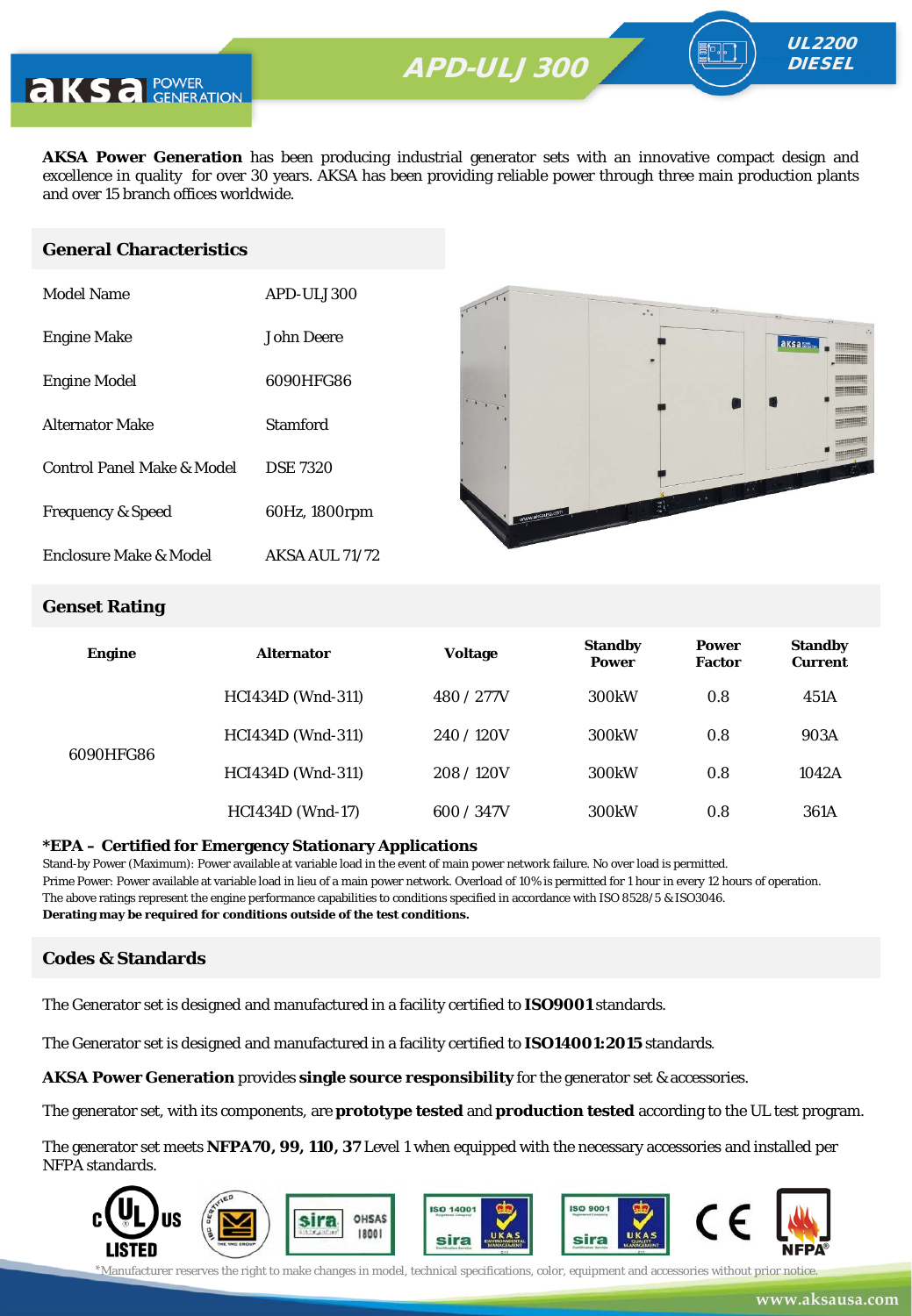



FO

### **Engine Data**

## **Electric System**

| Manufacturer                  | <b>John Deere</b>                        | <b>System Voltage</b>                                | 12V/24V                        |
|-------------------------------|------------------------------------------|------------------------------------------------------|--------------------------------|
| Model                         | 6090HFG86                                |                                                      | 6V for 12V system              |
| Displacement & Cylinders      | 9 L / 6 Cylinders                        | Min Voltage at ECU during crank                      | 10V for 24V system             |
| <b>Engine Type</b>            | In-line, 4 Cycle                         | <b>Battery Qty, Rating</b>                           | 2 x 120Ah                      |
| <b>Engine Speed</b>           | 1800rpm                                  | <b>Cooling System</b>                                |                                |
| Engine Standby Power w/Fan    | 345 kW                                   | <b>Radiator Cooling System Type</b>                  | <b>Closed Circuit</b>          |
| Aspiration                    | Turbocharged & Air to Air<br>Aftercooled | <b>Radiator Ambient Temp</b>                         | $>50\text{ °C}$                |
| <b>Compression Ratio</b>      | 16.0:1                                   | <b>Coolant Capacity, Engine Only</b>                 | 16.9 quart                     |
| Bore / Stroke                 | 118.4 mm / 136 mm                        | Max Top Tank Temp                                    | 230 °F                         |
| Governor type                 | Electronic                               | Thermostat, Start - Fully Open                       | $180 - 201$ °F                 |
| Engine crankcase vent system  | Open                                     | <b>Exhaust System</b>                                |                                |
| <b>Fan Power</b>              | 13.8 kW                                  | <b>Exhaust Temperature</b>                           | 927 °F                         |
| <b>BMEP, Standby Power</b>    | 2556 kPa                                 | <b>Max Allowable Exhaust</b>                         | 7.5 kPa                        |
| <b>Friction Power</b>         | 24kW                                     | Restriction                                          |                                |
| Designed / Calibrated to Meet | EPA Tier 3                               | <b>Exhaust Gas Flow</b>                              | $2246 \text{ ft}^3/\text{min}$ |
| <b>Fuel System</b>            |                                          | <b>Air Intake System</b>                             |                                |
| <b>ECU</b> Description        | <b>L14 Controller</b>                    | <b>Engine Air Flow</b>                               | $936 \text{ ft}^3/\text{min}$  |
| Max Fuel Inlet Temp.          | 176 °F                                   | <b>Max Intake Air Restriction</b><br>(Clean Element) | 3.75 kPa                       |
| <b>Total Fuel Flow</b>        | 450 lb/hr                                | Air Filter Type                                      | Dry Paper Element              |
| <b>Fuel Consumption</b>       |                                          | <b>Lubrication System</b>                            |                                |
| <b>Standby Power (100%)</b>   | 22.11 gal/h                              | Oil Pressure at Rated Speed                          | 260 kPa                        |
| <b>Standby Power (75%)</b>    | 17.78 gal/h                              | In-Pan Oil Temperature                               | 241 °F                         |
| <b>Standby Power (50%)</b>    | 13.07 gal/h                              | Max Oil Carryover in Blow-by                         | $0.002$ lb/hr                  |
| <b>Standby Power (25%)</b>    | 6.92 gal/h                               | Max Crankcase Pressure                               | 0.5 kPa                        |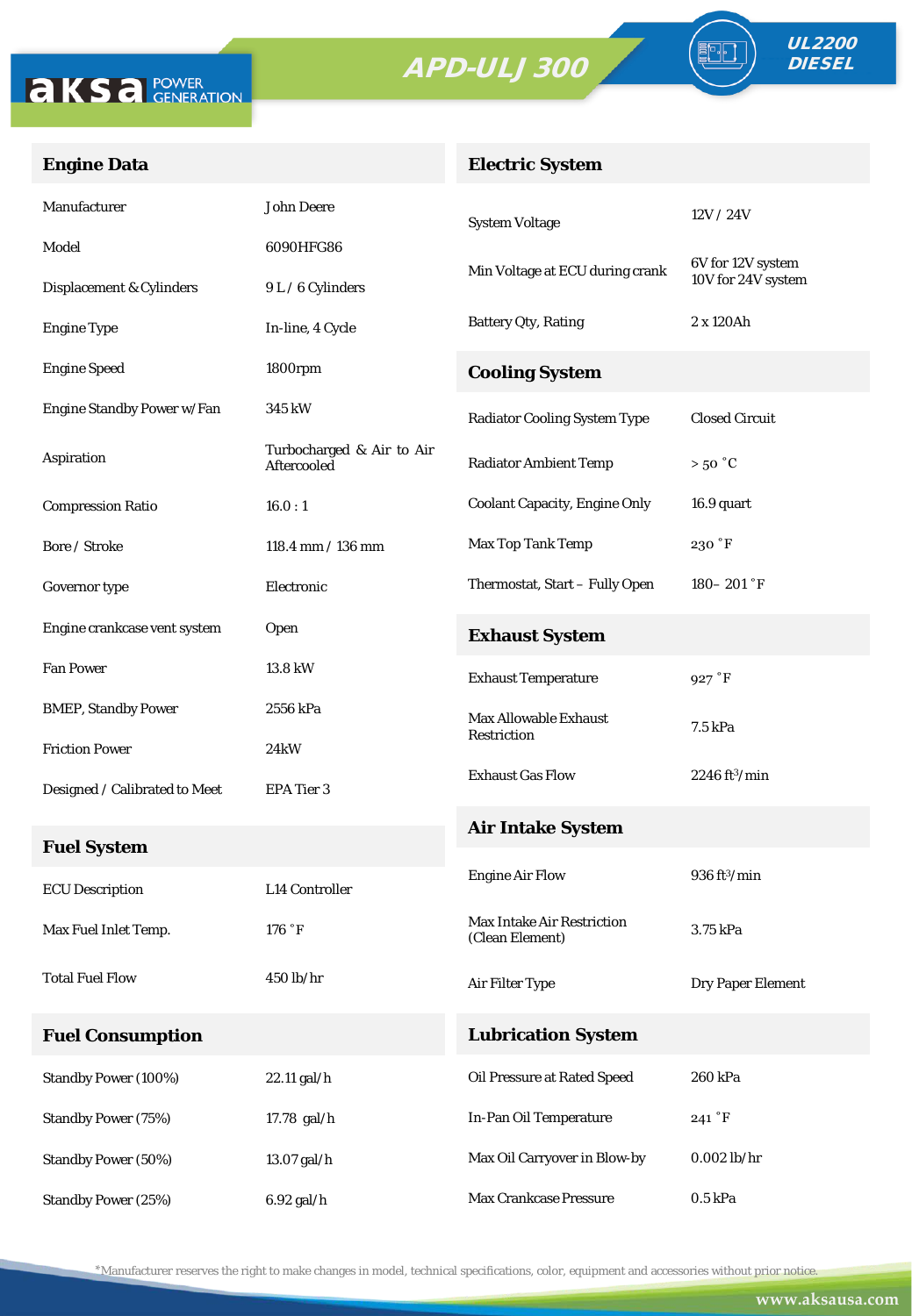**Controller Data**



#### **Alternator Data**

| Manufacturer                                     | <b>Stamford</b>                           | Manufacturer                                               | <b>DSE</b>                                 |  |  |
|--------------------------------------------------|-------------------------------------------|------------------------------------------------------------|--------------------------------------------|--|--|
| <b>Standards</b>                                 | <b>BS EN 60034</b>                        | Model                                                      | 7320 MK II                                 |  |  |
| <b>Control System</b>                            | <b>PMG</b>                                | <b>Controller Features &amp; Benefits</b>                  |                                            |  |  |
| A.V.R.                                           | <b>MX341</b>                              | Microprocessor controlled, UL & NFPA110 Compatible         |                                            |  |  |
| <b>Voltage Regulation</b>                        | $\pm 1\%$                                 | License free PC Software (Non-proprietary Software)        |                                            |  |  |
| <b>Insulation System</b>                         | Class H                                   | IP65 rating offers increased resistance to water ingress   |                                            |  |  |
|                                                  |                                           | Modules can be integrated to building management systems   |                                            |  |  |
| Protection                                       | <b>IP23</b>                               | Real time clock provides accurate event log                |                                            |  |  |
| <b>Rated Power Factor</b>                        | 0.8                                       | Four line back-lit LCD text display                        |                                            |  |  |
| <b>Stator Winding</b>                            | Double Layer Concentric                   | Five key menu navigation, two wire start/stop at Auto mode |                                            |  |  |
|                                                  |                                           | Front panel editing with PIN protection                    |                                            |  |  |
|                                                  | <b>Two Thirds</b><br><b>Winding Pitch</b> |                                                            | Support up to three remote display modules |  |  |
| <b>Winding Leads</b>                             | 12                                        | Configurable timers and alarms                             |                                            |  |  |
| <b>Telephone Interference</b>                    | THF $< 2 \%$                              | Multiple date and timer scheduler                          |                                            |  |  |
| <b>Waveform Distortion</b><br>No Load $< 1.5 \%$ |                                           | <b>Integral PLC editor</b>                                 |                                            |  |  |
|                                                  |                                           | 'Protections disabled' feature                             |                                            |  |  |
| Maximum Over speed                               | $2250$ rev/min                            | Load switching (load shedding and dummy load outputs)      |                                            |  |  |

#### **Battery Charger & Electrical System Data**

| Manufacturer                    | ComAp                 | <b>Protection</b>                        | Instruments                         |
|---------------------------------|-----------------------|------------------------------------------|-------------------------------------|
| Model                           | <b>InteliCharger</b>  | $\checkmark$ Gen. Voltage – under / over | $\checkmark$ Gen. Voltage (L-L/L-N) |
| <b>Input Voltage</b>            | $85V \sim 264V$ AC    | $\checkmark$ Gen. Freq. – under / over   | $\checkmark$ Gen. Frequency         |
| <b>Output Voltage / Current</b> | 27.2V Float / 2.5A pk | $\checkmark$ Engine Speed – under / over | Engine speed                        |
|                                 |                       | Engine Oil Pressure – low<br>✓           | Oil Pressure                        |

Fully configurable via DSE Configuration Suite PC Software SCADA monitoring via DSE Configuration Suite PC Software

 $\checkmark$  Engine Temp – low / high  $\checkmark$  Water Temperature

 $\checkmark$  Loss of Speed Signal  $\checkmark$  Earth Current

### **Jacket Water Heater Data**

|                      |              | ✓            | Battery Voltage – low / high     | ✓            | <b>Battery Voltage</b>               |
|----------------------|--------------|--------------|----------------------------------|--------------|--------------------------------------|
| Manufacturer         | Hotstart     | ✓            | <b>Weak Battery</b>              | $\checkmark$ | <b>Run Time</b>                      |
| Model                | CTM25110-N00 | ✓            | Fail to Start / Stop             | $\checkmark$ | <b>Phase Sequence</b>                |
| <b>Input Voltage</b> | 120V         | ✓            | Charge Alternator Fail           | $\checkmark$ | Power monitoring<br>(kWh/kVAh/kVArh) |
| Power                |              | $\checkmark$ | Over Current & Load<br>(kW/kVAr) | $\checkmark$ | Power<br>(kWh/kVAh/kVArh)            |
|                      | 2500W<br>✓   |              | <b>Unbalanced Load</b>           | $\checkmark$ | <b>Power Factor</b>                  |
|                      |              | ✓            | <b>Independent Earth Fault</b>   | ✓            | <b>Generator Current</b>             |
|                      |              | ✓            | <b>Reverse Power</b>             | $\checkmark$ | Generator Load (%)                   |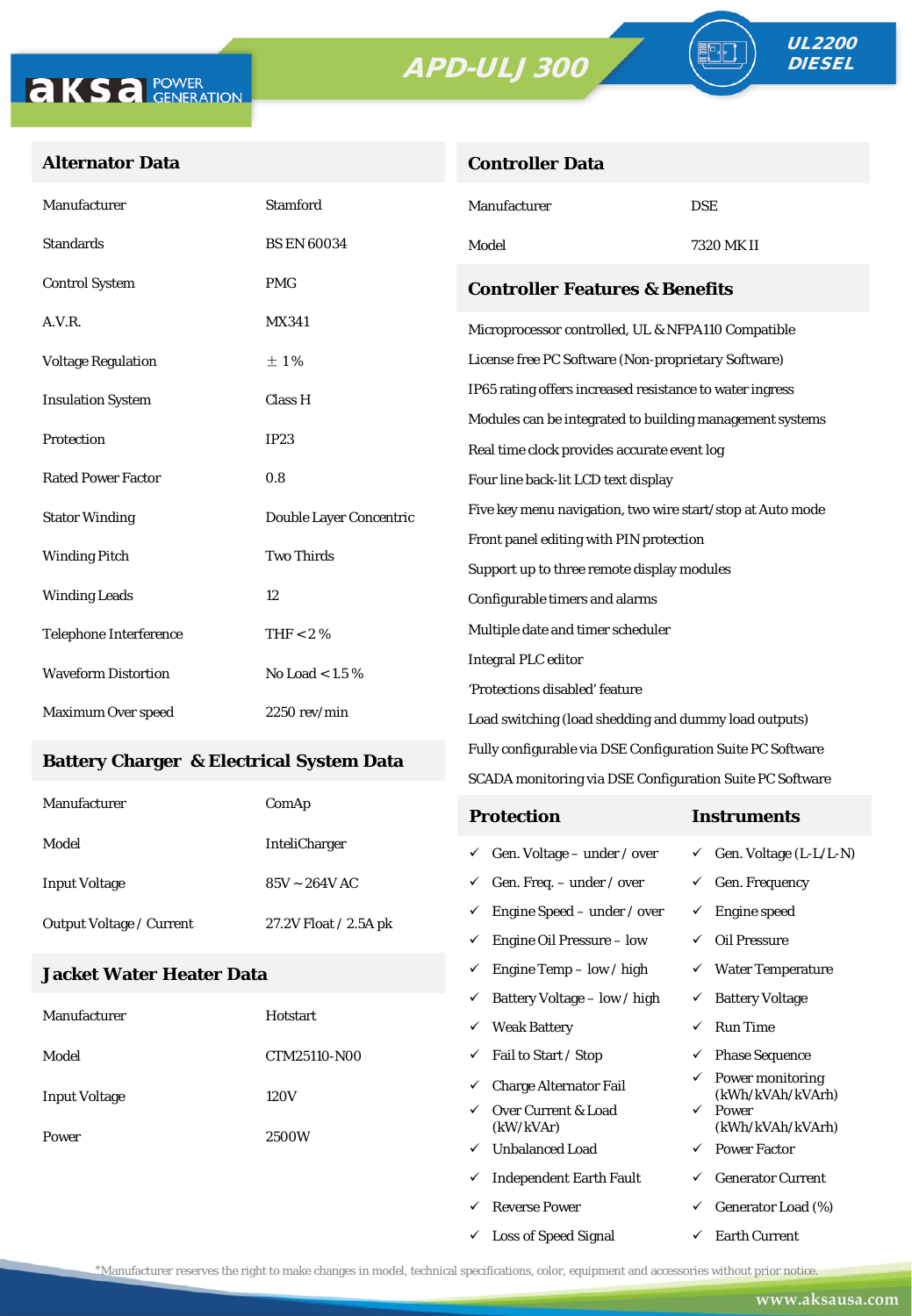



∘⊪

| <b>Enclosure Features</b>                                    | <b>Enclosure Features</b>                                    |  |  |
|--------------------------------------------------------------|--------------------------------------------------------------|--|--|
| $\checkmark$ Heavy Duty Steel / Aluminum Structure           | $\checkmark$ Internally Mounted Exhaust System with Rain Cap |  |  |
| $\checkmark$ E-Stop on Enclosure                             | $\checkmark$ Coolant Fill Cap                                |  |  |
| $\checkmark$ Control Panel Eliminated from Engine Vibrations | $\checkmark$ Removable Base Frame Lifting Hooks              |  |  |
| $\checkmark$ Standard Sound Attenuation Foam                 | $\checkmark$ Oil & Coolant Drain Ports                       |  |  |
|                                                              |                                                              |  |  |

 $\checkmark$ Plastic Covered Corrosion Resistant Locks & Hinges

 $\checkmark$  Easy Access for Maintenance

| <b>Open Skid Gen</b> |            | <b>Level 1 Enclosure</b>            |                    | <b>Level 2 Enclosure</b>            |                    |
|----------------------|------------|-------------------------------------|--------------------|-------------------------------------|--------------------|
| Length               | $157.5$ in | Length                              | $205$ in           | Length                              | $224.6$ in         |
| Width w/o lift hooks | 74.8 in    | Width w/o lift hooks                | $77$ in            | Width w/o lift hooks                | $77$ in            |
| Height               | $71$ in    | Height                              | 89.9 in            | Height                              | 89.9 in            |
| Dry Weight           | 7325 lb    | Dry Weight                          | 10750 lb           | Dry Weight                          | 11125 lb           |
|                      |            | <b>Sound Pressure</b><br>@ 7 meters | $77 \text{ dB}(A)$ | <b>Sound Pressure</b><br>@ 7 meters | $75 \text{ dB}(A)$ |



# **Fuel Tank - UL142 Listed Base Design**

| <b>Size</b>               | 24hr (600gal) | 48hr (1200gal) | 72hr (1780gal) |
|---------------------------|---------------|----------------|----------------|
| Dimensions $(L/W/H)$ (in) | 225/74.8/14.5 | 225/74.8/25.5  | 225/74.8/36    |
| Weight (lb)               | 2800          | 3550           | 4200           |